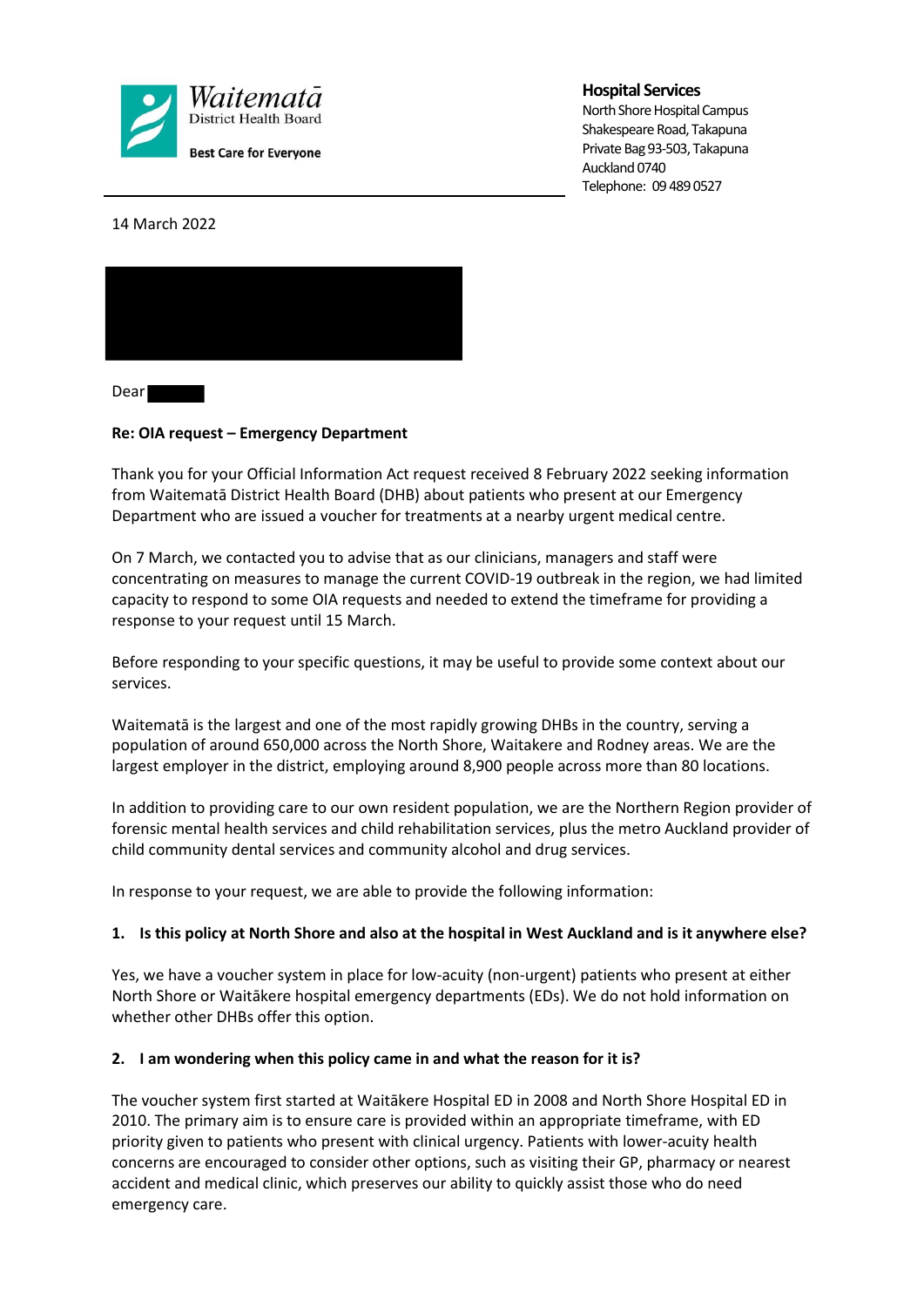- **3. How much has the DHB spent on this over the past two years?**
- **4. Also, how much was spent each month over the past two years?**

We are providing a combined response to questions 3 and 4.

Waitematā DHB has two agreements in place with urgent care clinics near to our EDs. These are Westcare White Cross Henderson in Waitākere and Shorecare Takapuna on the North Shore. These agreements fund each of these clinics to treat patients who present with a voucher from our EDs.

**The combined total cost of these two agreements by month for the past two financial years (1 July to 30 June):** 

| 2019/2020 |           |          |          |               |               |          |          |          |          |          |            |
|-----------|-----------|----------|----------|---------------|---------------|----------|----------|----------|----------|----------|------------|
| Jul-19    | Aug- $19$ | $Sen-19$ | $Oct-19$ | Nov-19        | <b>Dec-19</b> | Jan-20   | Feb-20   | Mar-20   | Apr-20   | $Mav-20$ | Jun-20     |
| \$76,595  | \$76,697  | \$75,792 | \$77,603 | \$75,792      | \$78,713      | \$79.619 | \$75,894 | \$76,697 | \$78,713 | \$76,799 | \$76,697   |
|           |           |          |          |               |               |          |          |          |          |          |            |
| 2020/2021 |           |          |          |               |               |          |          |          |          |          |            |
| Jul-20    | Aug-20    | $Sep-20$ | $Oct-20$ | <b>Nov-20</b> | <b>Dec-20</b> | $Jan-21$ | Feb-21   | Mar-21   | Apr-21   | $Mav-21$ | Jun-21 $*$ |
|           |           |          |          |               |               |          |          |          |          |          |            |
|           |           |          |          |               |               |          |          |          |          |          | \$93,16    |

\*During the 2021 winter months, there were higher-than-usual presentations at all metro Auckland DHBs' EDs, including North Shore and Waitakere hospitals. This was, in part, due to an increase in Respiratory Syncytial Virus (RSV)-type conditions.

## **5. How many patients who've turned up at the Emergency Department were given vouchers to go to a nearby medical centre? What percentage is that?**

Since 2016, there have been 772,980 presentations at North Shore and Waitākere Emergency Department and 52,412 were discharged with a voucher (or 6.8%).

### **6. Does the voucher have a monetary value on it and how much money is each voucher for?**

The voucher entitles the patient to free treatment at one of our partner urgent care clinics – Westcare White Cross Henderson or Shorecare Takapuna. The patient fees for each clinic vary dependent on the clinic, age of the presenting patient, enrolment status, presenting time, where they live and whether or not they have a Community Services Card or High-Use Health Card. Fees for each of the providers can be found on the following websites:

Shorecare: https://www.shorecare.co.nz/fees

Westcare White Cross Henderson: https://www.whitecross.co.nz/fees

# **7. Does Waitematā DHB pay the entire cost of the visits to the medical centre? If not, what percentage do they pay?**

Yes, the voucher covers the entire fee that the patient would normally have to pay when accessing one of our partner urgent care clinics.

# **8. Does Waitematā DHB think it has saved or lost money overall by sending some patients to a medical centre instead of treating them?**

The operational benefits of the voucher system include freeing-up some capacity in our EDs to manage the cohort of patients that are higher acuity, reduction in wait times and better utilisation staffing resource for admitted patients with greater efficiency.